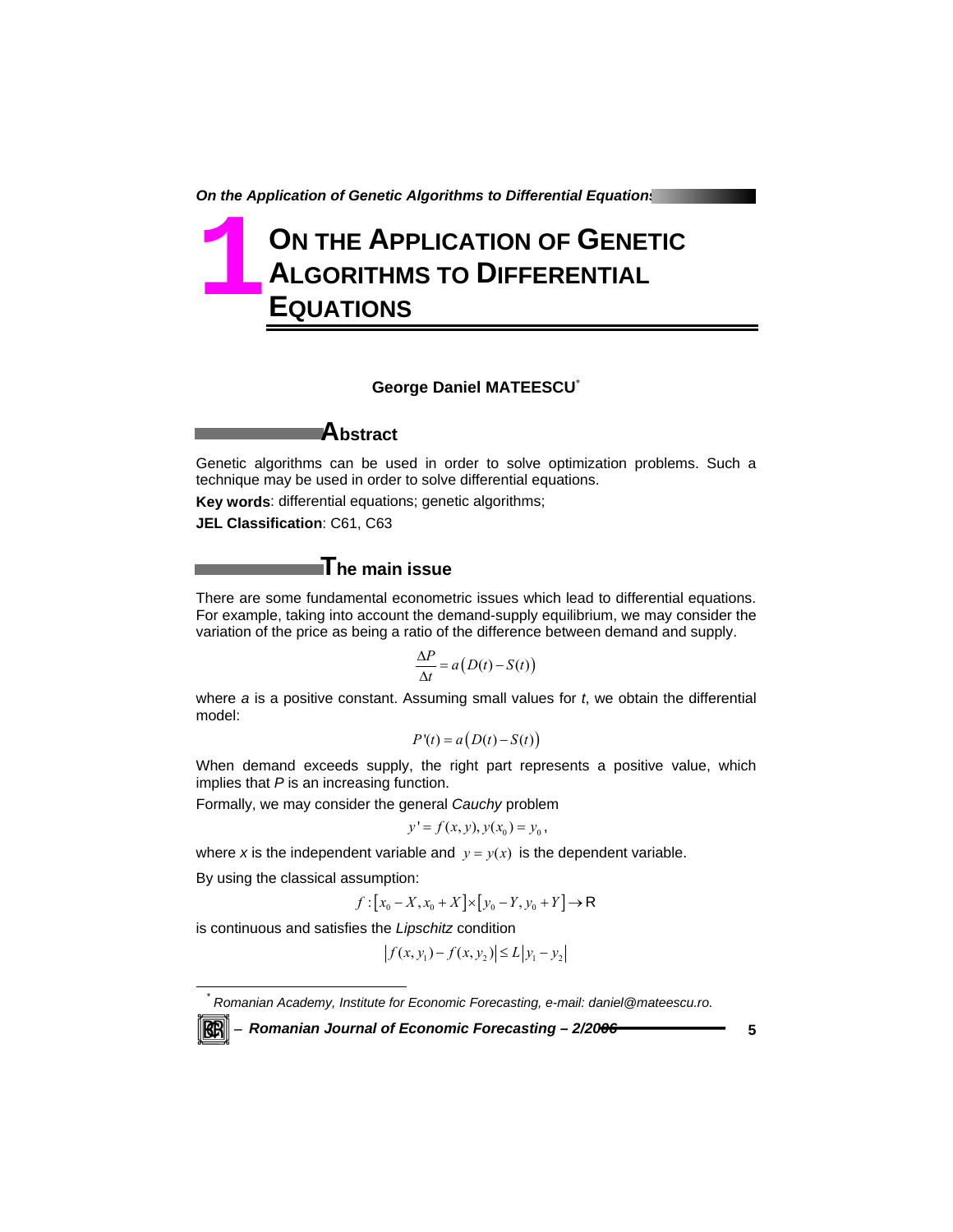it results there exists a single solution *y*.

There are many methods used to find the solution, but, in practice, we always solve the problem by using numerical methods, the *Runge-Kutta* method being the best known. The main goal of this article is to underline the possibility of using a different method, based on genetic algorithms.

### **Basics of genetic algorithms**

**Admissible solutions**. As in the case of the *Runge-Kutta* method, by using the genetic algorithm we will find the values of the unknown function  $y = y(x)$ ,  $y: [a, b] \rightarrow \mathbb{R}$ , according to a finite set of equidistant values of the independent

variable 
$$
x_0 = a < x_1 < \ldots < x_n = b
$$
,  $x_i = a + ih$ ,  $h = \frac{b - a}{n}$ .

We denote by  $y_i = y(x_i)$ ,  $i = 1...n$  the values of the unknown function y, in accordance with the given division. Thus, the vector  $(y_1, y_2, ..., y_n)$  is an admissible solution.

**Population.** By using the biological pattern, we will consider the population as being a subset of all chromosomal combinations, i.e. a subset of admissible solutions. Given an instant *t*, we denote the population by  $P(t)$ . One individual  $y = (y_1, y_2, ..., y_n)$  is characterized by its genetic heritage, i.e. the  $y_i$  values.

**Selection**. The individuals in a biological population are, more or less, adapted. Thus, in order to simulate biological (natural) selection, we will select, in each stage, only one subset of individuals, namely those who are best adapted. The surplus of individuals is eliminated, taking into account the decreasing values of the performance function.

In order to evaluate each individual, we will use the following approximate formula for the derivative:

$$
y'(x_i) \approx \frac{y_i - y_{i-1}}{h}
$$
  $y'(x_i) - \frac{y_i - y_{i-1}}{h}$   $\leq const \cdot h$ 

Consequently, the discrete form of the *Cauchy* problem will be:

$$
\frac{y_i - y_{i-1}}{h} = f(x_i, y_i), i = 1...n
$$
\n(1)

The above system is, generally, nonlinear.

Finding the vector  $(y_1, y_2, ..., y_n)$  which satisfies the above conditions is our goal.

Of course, for an admissible solution, we do not have the equality (1) and, consequently, we have to consider the error formula:

$$
\left(\frac{y_i - y_{i-1}}{h} - f(x_i, y_i)\right)^2
$$

**6** *Romanian Journal of Economic Forecasting – 2/2006* <sup>−</sup>

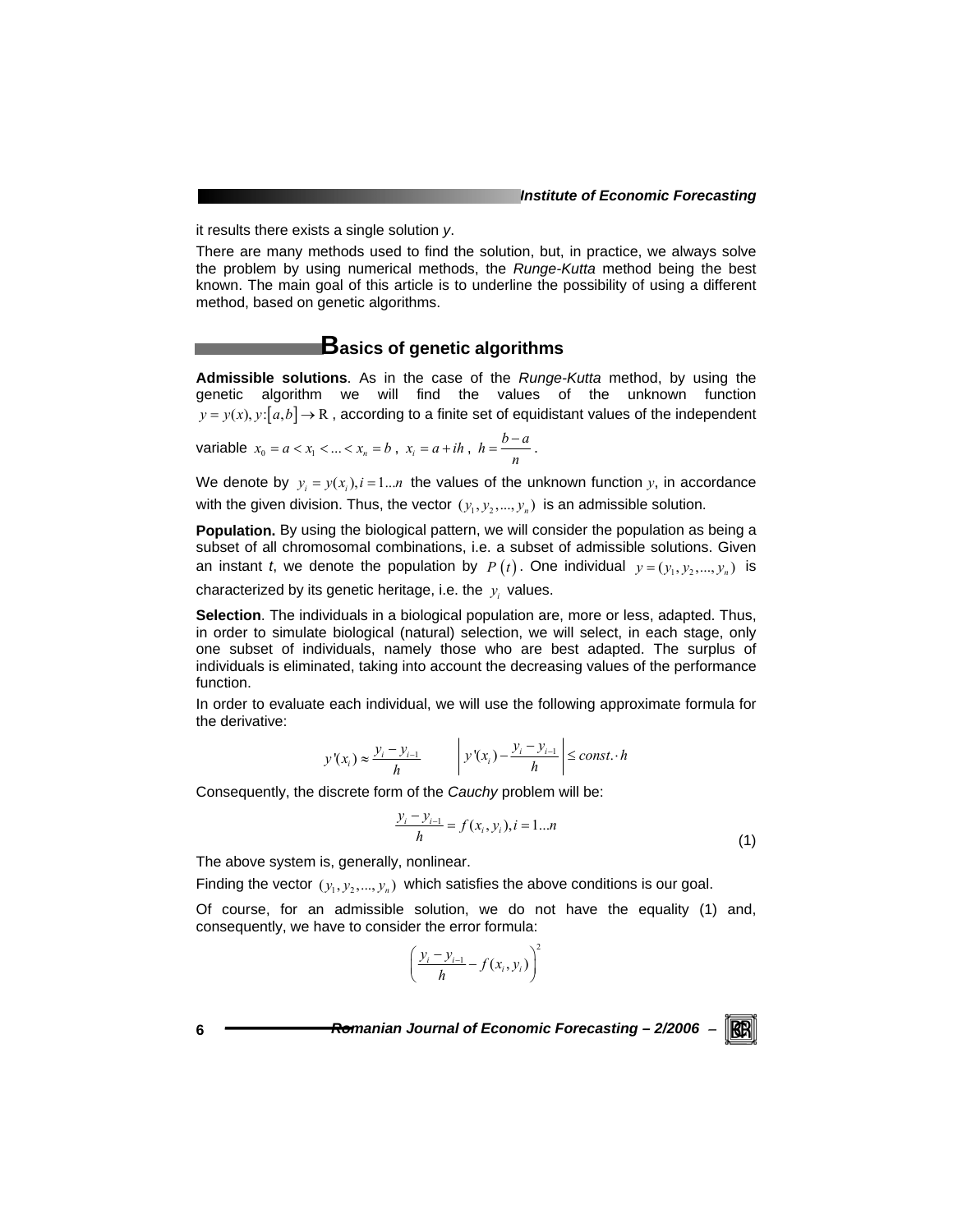#### *On the Application of Genetic Algorithms to Differential Equations*

The performance function, associated to an individual  $y = (y_1, y_2, ..., y_n)$  will be:

$$
F(y) = \sum_{i=1}^{n} \left( \frac{y_i - y_{i-1}}{h} - f(x_i, y_i) \right)^2
$$

An individual from *P* (*t*) will be better adapted if its chromosomal heritage implies a smaller value of the function *F*.

**Offspring**. Two individuals can generate offspring by combining their chromosomal sequences. Thus, by using a *cross-over* operation,  $(y_1, y_2, ..., y_n)$  and  $(z_1, z_2, ..., z_n)$  will generate:

$$
(y_1, y_2, ..., y_k, z_{k+1}, ..., z_n)
$$
 and  $(z_1, z_2, ..., z_k, y_{k+1}, ..., y_n)$ 

**Mutation.** Each chromosome may suffer some modifications, which may be *hazardous* or may result as *genetic acquisitions*, if we assume that "*education and instruction*" have as result a better performance.

Formally, we will consider that  $y_i \pm \varepsilon$  is a mutation for  $y_i$ .

# **Convergence issue**

We denote by  $u_i$ , the best adapted individual in the population, at the instance  $t_i$ , i.e. the individual in the population  $P(t)$  which has the minimum value of the function  $F$ . In a previous paper $^{\text{!}}$  we have already stated that the sequence  $\left(u_{\iota}\right)_{\iota\geq0}$  converges, its limit being the solution of the optimization problem inf *F* .

While the solution is the limit of a convergent sequence, by applying the genetic algorithm, the following assertion is true:

For  $\varepsilon > 0$ , there is a  $y = (y_1, y_2, ..., y_n)$  such that:

$$
F(y) = \sum_{i=1}^{n} \left( \frac{y_i - y_{i-1}}{h} - f(x_i, y_i) \right)^2 < \varepsilon
$$

It results there is a  $y = (y_1, y_2, ..., y_n)$  such that

$$
\left|\frac{y_i - y_{i-1}}{h} - f(x_i, y_i)\right| < h
$$

Taking into account the approximation of the derivative, we have

$$
\left| y'(x_i) - f(x_i, y_i) \right| \le \left| y'(x_i) - \frac{y_i - y_{i-1}}{h} \right| + \left| \frac{y_i - y_{i-1}}{h} - f(x_i, y_i) \right| < Ch
$$

<sup>−</sup> *Romanian Journal of Economic Forecasting – 2/2006* **7**

*1 Mateescu G.D., "Optimization by using evolutionary algorithms with genetic acquisitions",*  Romanian Journal of Economic Forecasting*, No. 2/2005.*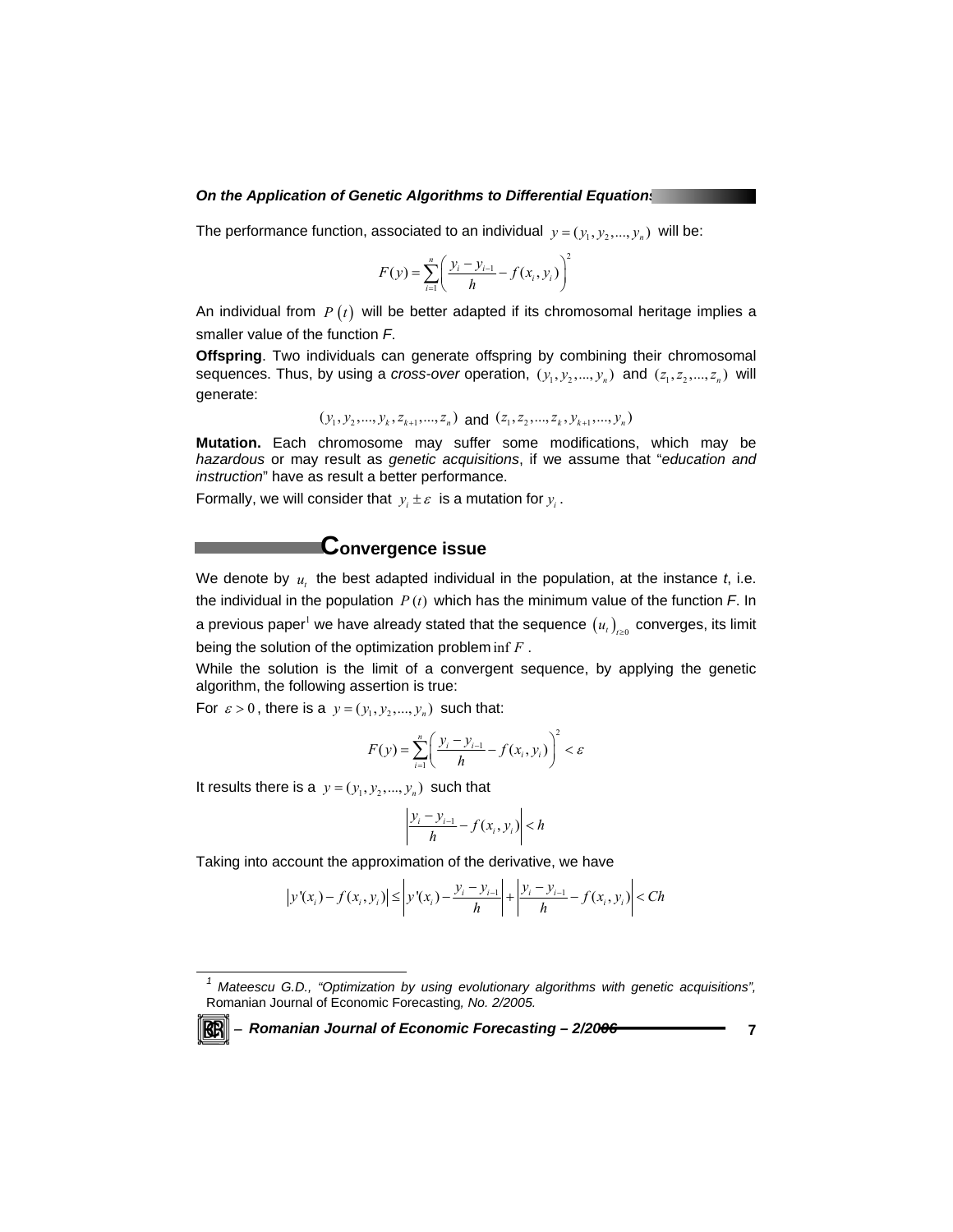The last relation shows that the final value  $y = (y_1, y_2, ..., y_n)$  is an approximate solution of the *Cauchy* problem, for small values of *h*.

### **Algorithm**

Evolution may be expressed as an algorithm, which uses the basics of life: population, offspring, mutation and selection. We adapted the general algorithm, as described bellow:

*Step 1*. Generate a population, corresponding to an initial moment *t*, *P* (*t*) . The initial population consists of a set of *M* vectors, having as chromosomes some uniform perturbation of the initial condition, i.e.  $(y_0 \pm \varepsilon_1^m, y_0 \pm \varepsilon_2^m, ..., y_0 \pm \varepsilon_n^m)$ ,  $m = 1..M$ ,  $\varepsilon_i^j > 0$ .

**Step 2.** Let be  $t \leftarrow t+1$ ; generate offspring. Only the best adapted individuals will participate. Given two individuals  $(y_1, y_2, ..., y_n)$  and  $(z_1, z_2, ..., z_n)$  we will select the closest chromosomes, i.e. the value *k* such that  $|y_k - z_k| = \min_i |y_i - z_i|$  and the algorithm will generate two new individuals  $(y_1, y_2, ..., y_k, z_{k+1}, ..., z_n)$  and  $(z_1, z_2, \ldots, z_k, y_{k+1}, \ldots, y_n)$ .

**Step 3.** Applying random mutations.

As we stated in a previous paper<sup>1</sup>, the algorithm will converge to an optimal value if the mutation will respect the gradient of the function  $\ddot{\phantom{2}}$ 

$$
F(y_1, y_2, ..., y_n) = \sum_{i=1}^n \left( \frac{y_i - y_{i-1}}{h} - f(x_i, y_i) \right)^2.
$$

*Step 4*. Evaluate individuals, by using the performance function *F*.

*Step 5*. Eliminate some individuals, in order to keep the constant population.

**Step 6**. Continue with *step 2*, while ending condition has not yet been reached. The ending condition will be a posteriori:

 $|F(u_{t}) - F(u_{t-1})| < h$ 

 $u_t$  being the best performance individual in  $P(t)$ .

## **Conclusion**

Genetic programming may be used in order to find numerical solutions for differential equations. As well as the *Runge Kutta* method, we can find approximate values of the unknown function, with respect to equidistant values for the independent variable.

8 **1 Romanian Journal of Economic Forecasting – 2/2006 −** 



 $\overline{\phantom{0}}$  1 Mateescu G.D., *op cit*.